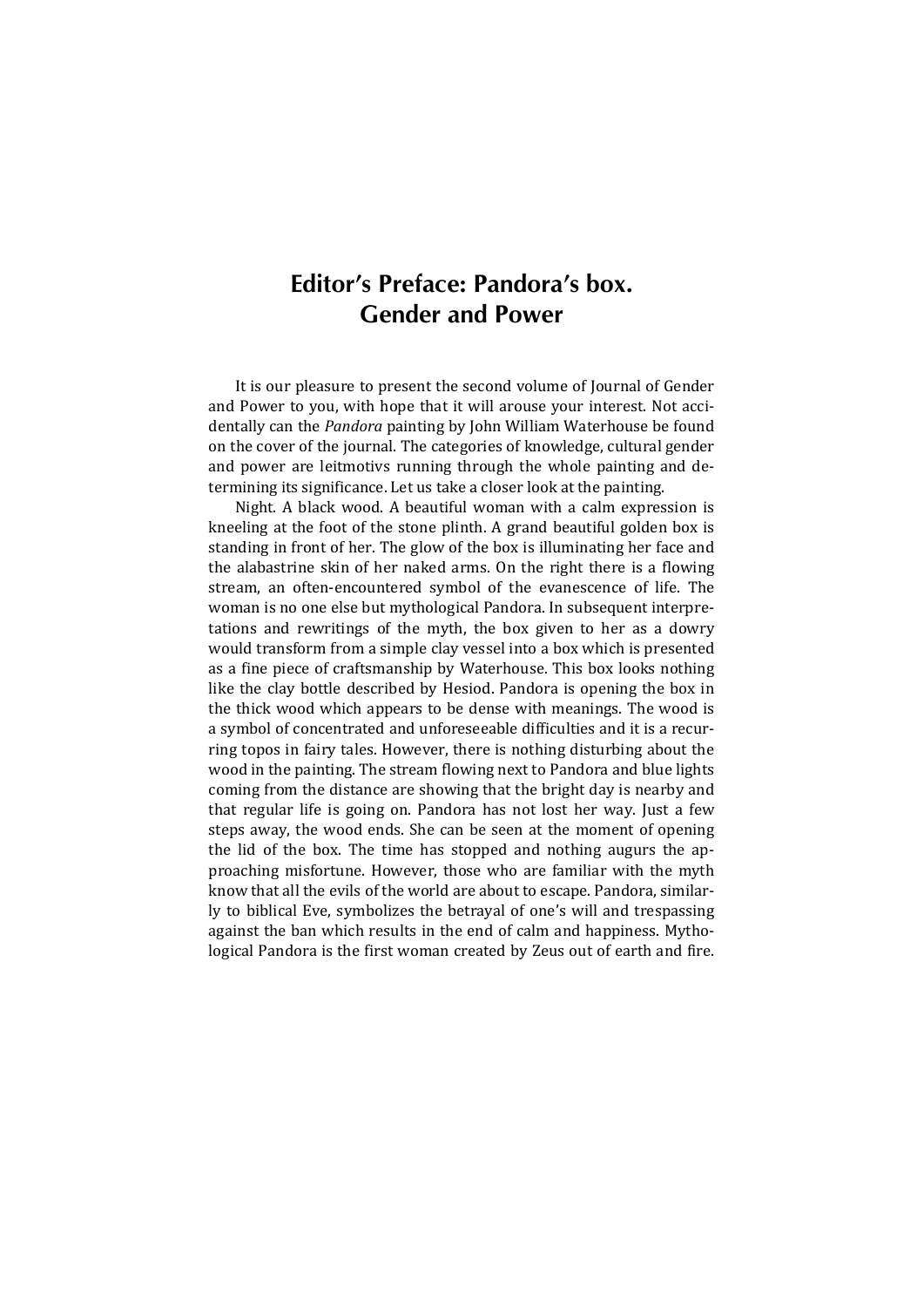She was sent to the world full of harmony and homogeneity which was populated solely by men. Nevertheless, the Pandora myth can be also interpreted in a different way, especially in the context of the painting by Waterhouse. His Pandora seems to be opening a box full of knowledge, prompted by curiosity. This knowledge is tantamount to different discourses which introduce anxiety and chaos into the one-sided and ordered world. The world based on simple and binary schemes. Even though this knowledge brings anxiety and is frequently unwanted, it allows for showing diversity and complexity of reality while not necessary facilitating its understanding. Pandora's box symbolizes knowledge. It can be the knowledge about 'a woman', but also about 'a man' which is not always uttered by a female voice in the discourse of femininity. Pandora is also a symbol of unconstrained woman's power.

The beautiful Pandora is led by emotions—curiosity and desire—but at the same time she acts very logically: she makes a choice, opens the box which was given to her as a dowry. Is it possible to imagine someone who would not open it? This curiosity is dangerous but life-giving in nature—it gives rise to comprehension and transgression (what is more, if Pandora had not opened the box, then who would remember her a thousand years later?). The content of the box would always change according to the wishes of the authors of the myth's subsequent versions. However, anxieties and hope have always remained on the bottom of the box. The opening of the box is an act of losing control over what will happen, while the locked box used to give a feeling of stability and safety. 

Several decades ago, American feminists started to claim that history had been written by men, about men and for men. As a result, they believed that the English word 'history' is nothing more but 'his story'. Thus, they put forward an idea of writing history by women, about women and for women—her-story.

This might be the case with the myth about Pandora which so far could have been rewritten and reinterpreted by men. But how about reading it differently?

The opening of the box can symbolize new breakthroughs in science and social life, which initially might appear to be disastrous and appear to question the social order in a destructive way. However, such breakthroughs via numerous transgressions and (re)interpretations can give rise to different emancipating discourses of knowledge and power. Who knows, maybe after opening the box one of the thoughts born out of it